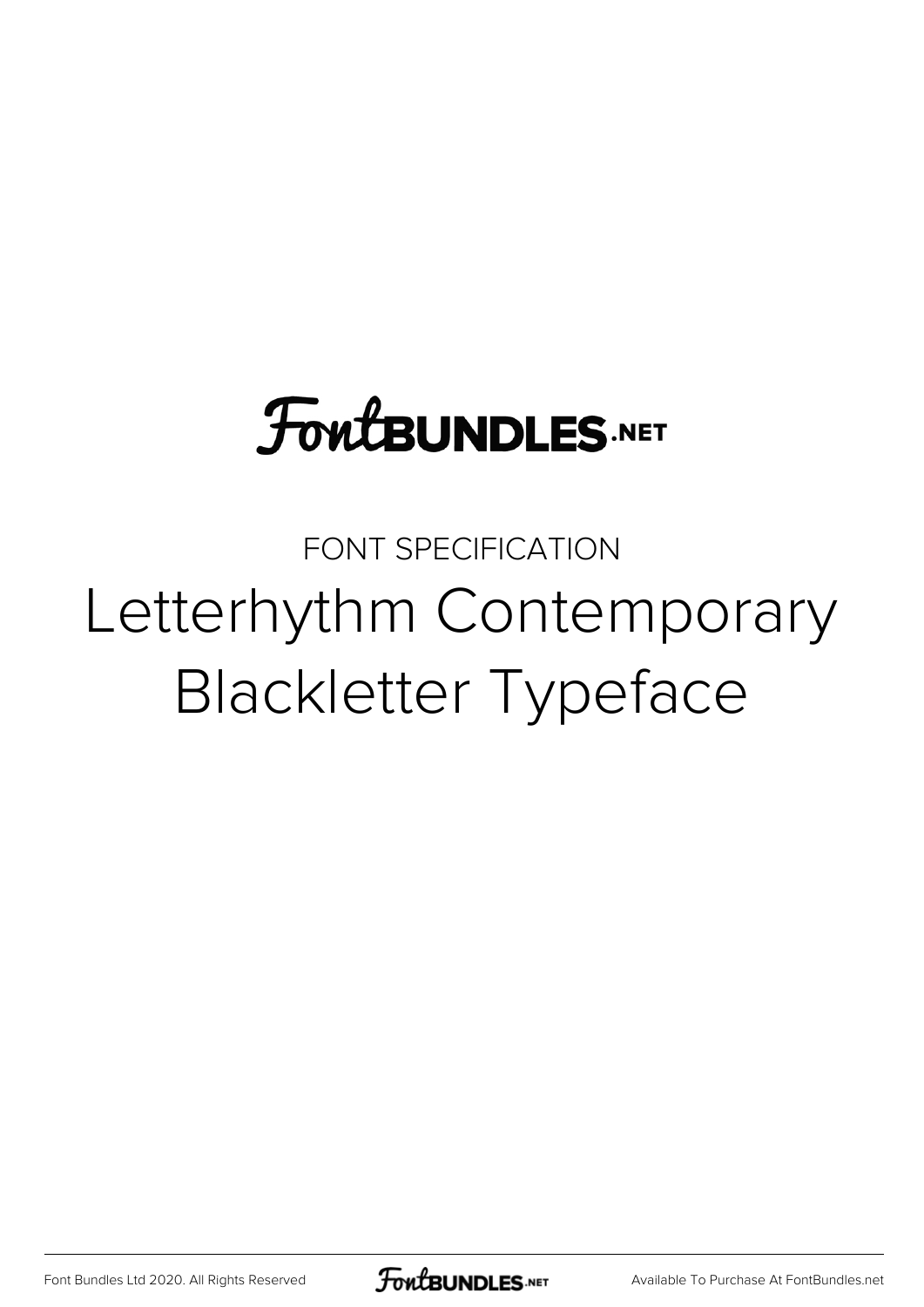### Letterhythm - Regular

**Uppercase Characters** 

# ABCDESGHIFRACHADIN XLANDRXYE

Lowercase Characters

# abcdefghijklmaopgrstuvwxy $g$

**Numbers** 

## 0123456789

Punctuation and Symbols

$$
1^{m}
$$
 #  $\$$   $\%$   $\%$   $\%$   $\%$   $\%$   $\%$   $\%$   $\%$   $\frac{1}{1}$   $\%$   $\#$   $\$$   $\$$   $\$$   $\$$   $\$$   $\$$   $\$$   $\$$   $\$$   $\$$   $\$$   $\$$   $\$$   $\$$   $\$$   $\$$   $\$$   $\$$   $\$$   $\$$   $\$$   $\$$   $\$$   $\$$   $\$$   $\$$   $\$$   $\$$   $\$$   $\$$   $\$$   $\$$   $\$$   $\$$   $\$$   $\$$   $\$$   $\$$   $\$$   $\$$   $\$$   $\$$   $\$$   $\$$   $\$$   $\$$   $\$$   $\$$   $\$$   $\$$   $\$$   $\$$   $\$$   $\$$   $\$$   $\$$   $\$$   $\$$   $\$$   $\$$   $\$$   $\$$   $\$$   $\$$   $\$$   $\$$   $\$$   $\$$   $\$$   $\$$   $\$$   $\$$   $\$$   $\$$   $\$$   $\$$   $\$$   $\$$   $\$$   $\$$   $\$$   $\$$   $\$$   $\$$   $\$$   $\$$   $\$$   $\$$   $\$$   $\$$   $\$$   $\$$   $\$$   $\$$   $\$$  

All Other Glyphs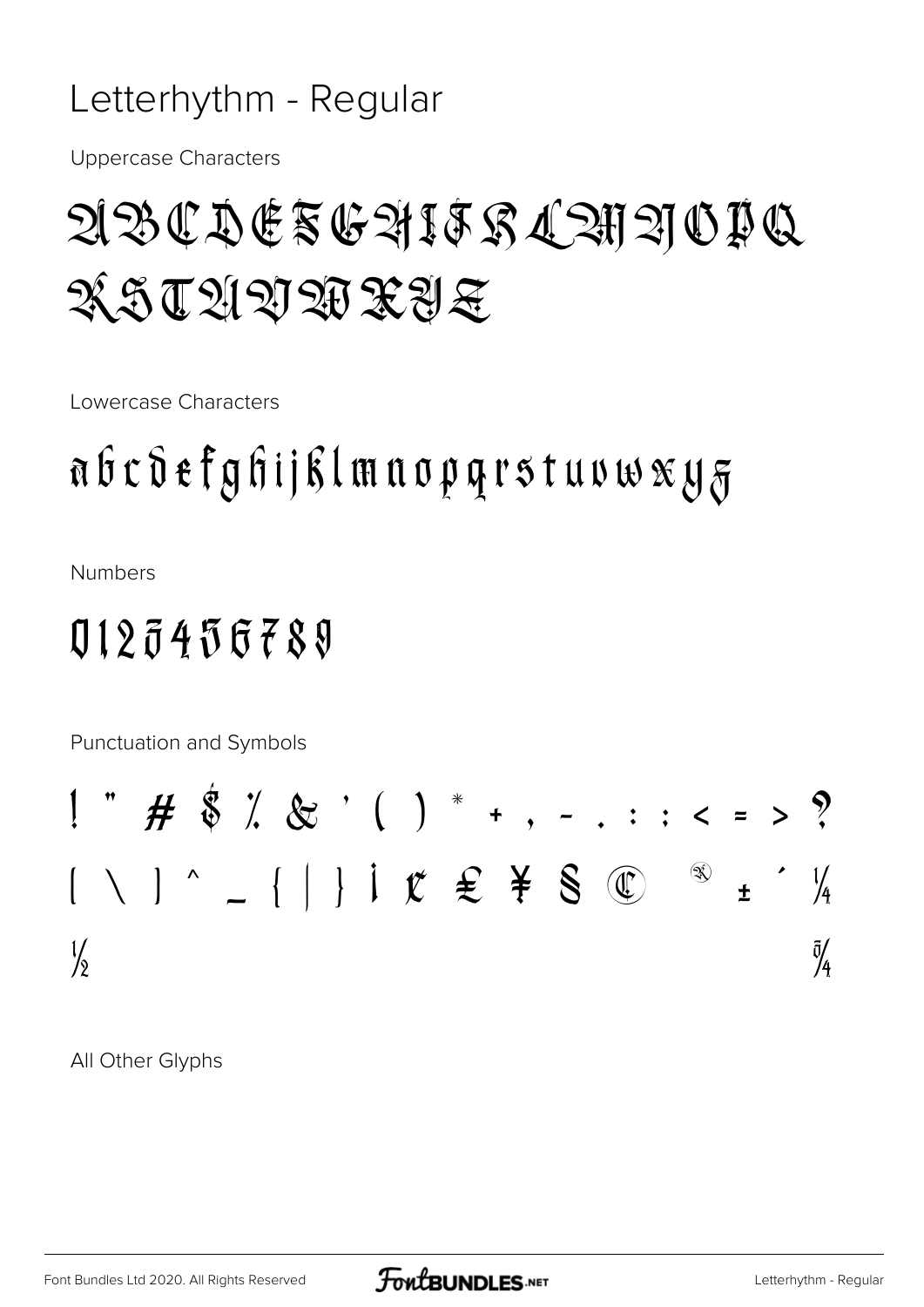|                    |  |  | 21 21 21 21 21 21 21 21 2                                                                                                                                                                                                                                                                                                                                                                                                                  |                                   | $\mathfrak{E}$ |
|--------------------|--|--|--------------------------------------------------------------------------------------------------------------------------------------------------------------------------------------------------------------------------------------------------------------------------------------------------------------------------------------------------------------------------------------------------------------------------------------------|-----------------------------------|----------------|
| $\hat{\mathbb{F}}$ |  |  | $\hat{\mathfrak{E}} \quad \  \  \, \hat{\mathfrak{E}} \qquad \  \  \, \hat{\mathfrak{I}} \qquad \  \  \, \hat{\mathfrak{I}} \qquad \  \  \, \hat{\mathfrak{I}} \qquad \  \  \, \hat{\mathfrak{Y}} \qquad \  \  \, \widehat{\mathfrak{QJ}}$                                                                                                                                                                                                 |                                   |                |
|                    |  |  | $\dot{\mathbb{O}} \quad \dot{\mathbb{O}} \quad \dot{\mathbb{O}} \quad \dot{\mathbb{O}} \quad \ddot{\mathbb{O}} \quad \dot{\mathbb{O}} \quad \times \quad \mathbb{O} \quad \dot{\mathfrak{A}} \quad \dot{\mathfrak{A}}$                                                                                                                                                                                                                     |                                   |                |
|                    |  |  | $2\hat{I}$ $2\hat{I}$ $2\hat{I}$ $2\hat{I}$ $1\hat{I}$ 13 $\hat{a}$ $\hat{a}$ $\hat{a}$ $\hat{a}$                                                                                                                                                                                                                                                                                                                                          |                                   |                |
|                    |  |  | $\ddot{\mathfrak{A}}\qquad\ddot{\mathfrak{A}}\qquad\ddot{\mathfrak{A}}\qquad\ddot{\mathfrak{X}}\qquad\ddot{\mathfrak{X}}\qquad\dot{\mathfrak{X}}\qquad\dot{\mathfrak{X}}\qquad\ddot{\mathfrak{X}}\qquad\ddot{\mathfrak{Y}}\qquad\ddot{\mathfrak{Y}}\qquad\ddot{\mathfrak{Y}}\qquad\ddot{\mathfrak{Y}}\qquad\ddot{\mathfrak{Y}}\qquad\ddot{\mathfrak{Y}}\qquad\ddot{\mathfrak{Y}}\qquad\ddot{\mathfrak{Y}}\qquad\ddot{\mathfrak{Y}}\qquad\$ |                                   |                |
|                    |  |  | $i$ $\hat{i}$ $\hat{J}$ $\hat{J}$ $\hat{J}$ $\hat{U}$ $\hat{U}$ $\hat{U}$ $\hat{U}$                                                                                                                                                                                                                                                                                                                                                        |                                   |                |
|                    |  |  | $\ddot{\mathfrak{g}} \quad \  \, \scriptstyle{\ast} \qquad \  \  \, \mathfrak{g} \qquad \  \, \dot{\mathfrak{u}} \qquad \  \, \dot{\mathfrak{u}} \qquad \  \, \dot{\mathfrak{u}} \qquad \  \, \ddot{\mathfrak{u}} \qquad \  \  \, \ddot{\mathfrak{u}}$                                                                                                                                                                                     | $\mathfrak{g} \quad \mathfrak{p}$ |                |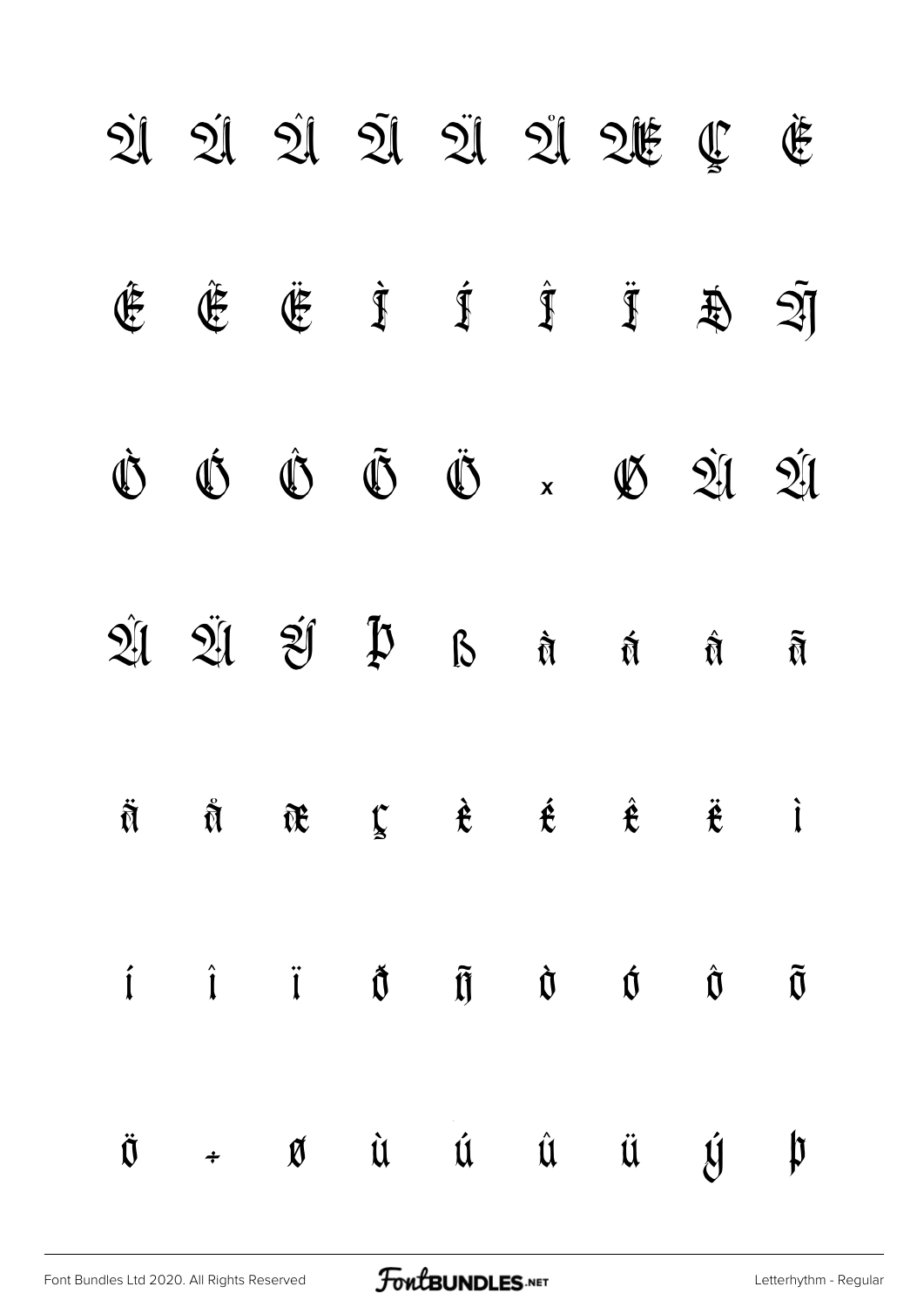|                    |        | $\ddot{\mathbf{y}}\quad \mathbf{t}\quad \mathbf{t}\quad \mathbf{t}\quad \mathbf{t}\quad \mathbf{t}\quad \mathbf{t}\quad \mathbf{t}\quad \mathbf{t}\quad \mathbf{t}\quad \mathbf{t}\quad \mathbf{t}\quad \mathbf{t}\quad \mathbf{t}\quad \mathbf{t}\quad \mathbf{t}\quad \mathbf{t}\quad \mathbf{t}\quad \mathbf{t}\quad \mathbf{t}\quad \mathbf{t}\quad \mathbf{t}\quad \mathbf{t}\quad \mathbf{t}\quad \mathbf{t}\quad \mathbf{t}\quad \mathbf{t}\quad \mathbf{t}\quad \mathbf{t}\quad \mathbf{t}\quad \mathbf{t}\$ |  |  |             |
|--------------------|--------|----------------------------------------------------------------------------------------------------------------------------------------------------------------------------------------------------------------------------------------------------------------------------------------------------------------------------------------------------------------------------------------------------------------------------------------------------------------------------------------------------------------------|--|--|-------------|
| $\check{\eth}$     |        | $\begin{array}{cccccccccccccc} - & & \cdot & & \cdot & & \cdot & & \cdots & & \cdots & & \cdots & & \cdots & & \end{array}$                                                                                                                                                                                                                                                                                                                                                                                          |  |  |             |
| (U                 | $\neq$ | $\leq$ $\geq$ tt 11 $\mathcal{S}$ f $\cdot$                                                                                                                                                                                                                                                                                                                                                                                                                                                                          |  |  |             |
| $\mathfrak{g}$     |        | $\overline{\omega}$ $\overline{\omega}$ $\overline{\omega}$ $\omega$ $\omega$ $\pi$ $\pi$ $\pi$                                                                                                                                                                                                                                                                                                                                                                                                                      |  |  |             |
| $\operatorname{t}$ |        | $\begin{array}{cccccccccccccc} \text{III} & \text{t} & \text{t} & \text{t} & \text{z} & \text{t} & \text{t} & \text{t} & \text{t} & \text{t} & \text{t} & \text{t} & \text{t} & \text{t} & \text{t} & \text{t} & \text{t} & \text{t} & \text{t} & \text{t} & \text{t} & \text{t} & \text{t} & \text{t} & \text{t} & \text{t} & \text{t} & \text{t} & \text{t} & \text{t} & \text{t} & \text{t} & \text{t} & \text{t} & \text{t} &$                                                                                   |  |  | $\boxtimes$ |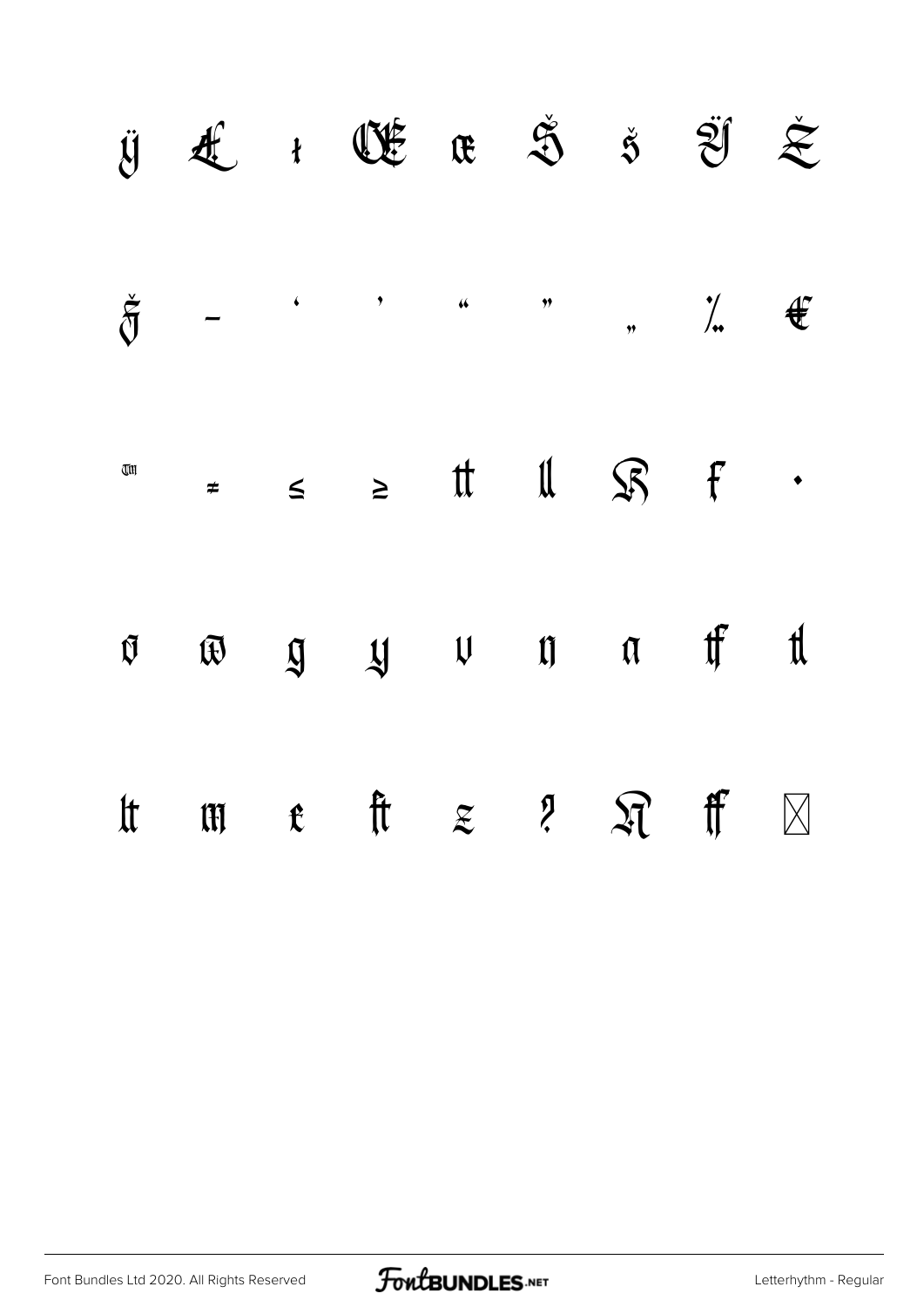### Letterhythm Outline - Regular

#### **Uppercase Characters**



#### Lowercase Characters

abcdefghijßlmaopgrstuvwxyz

#### **Numbers**

## 0125456789

#### Punctuation and Symbols



#### All Other Glyphs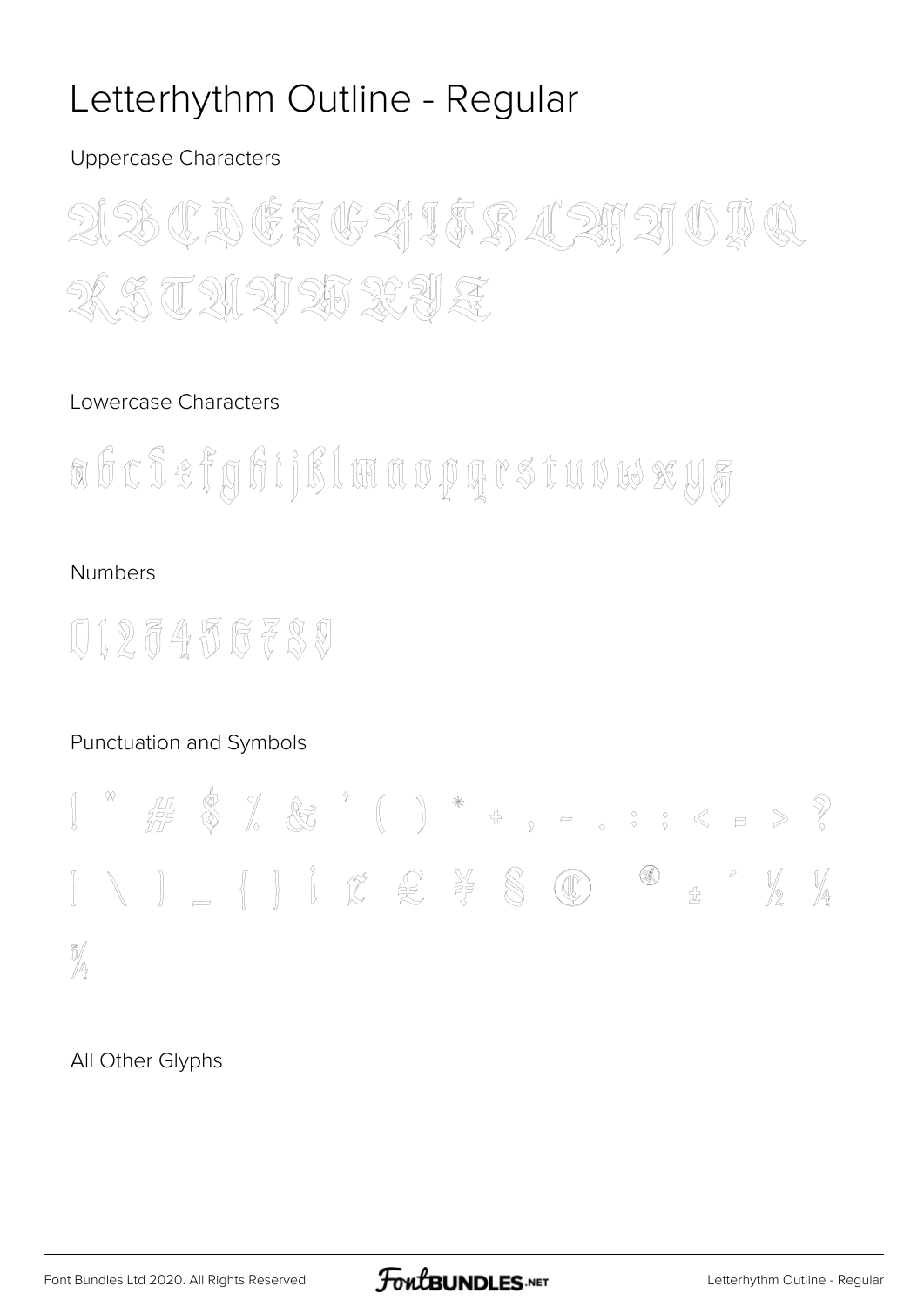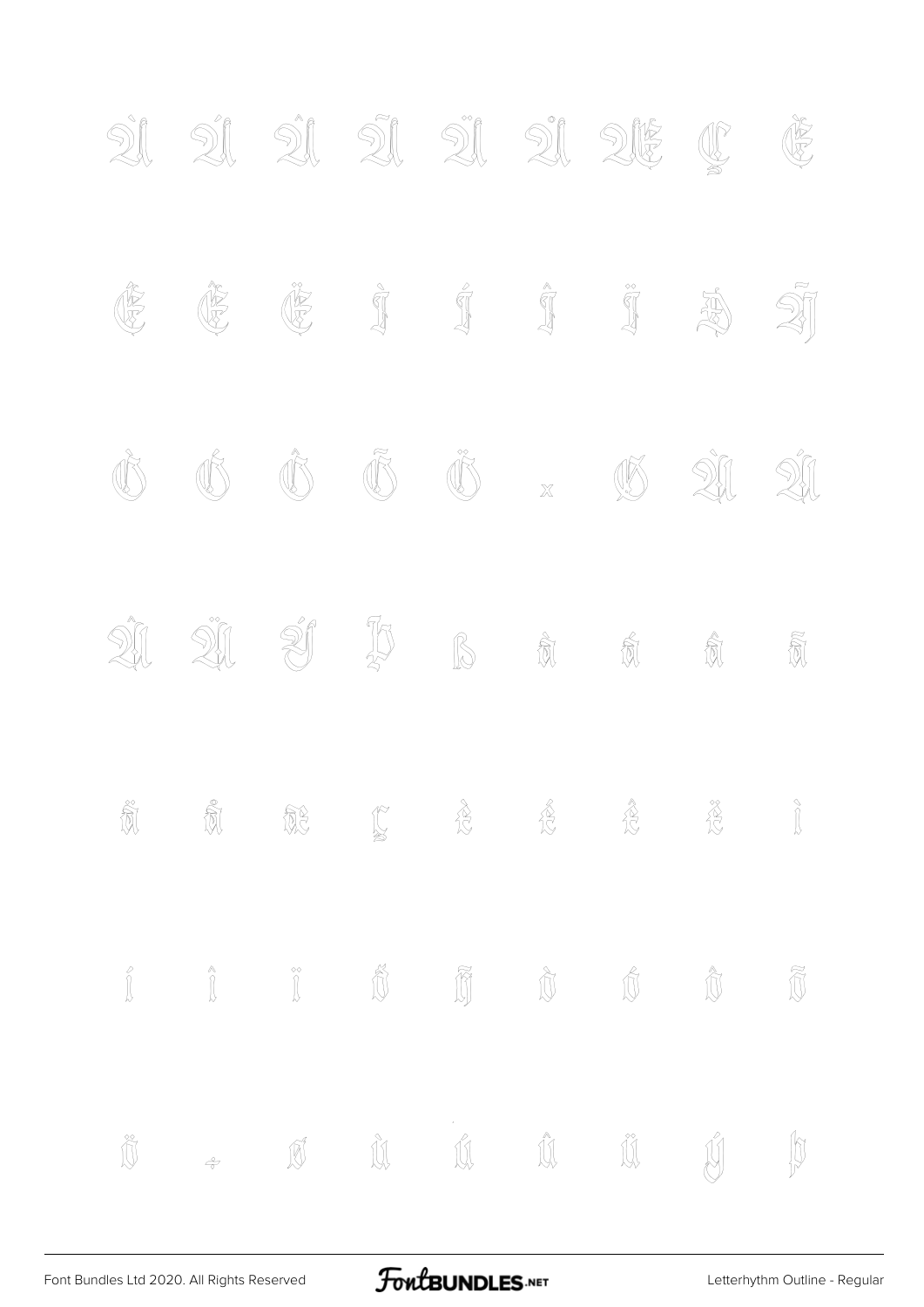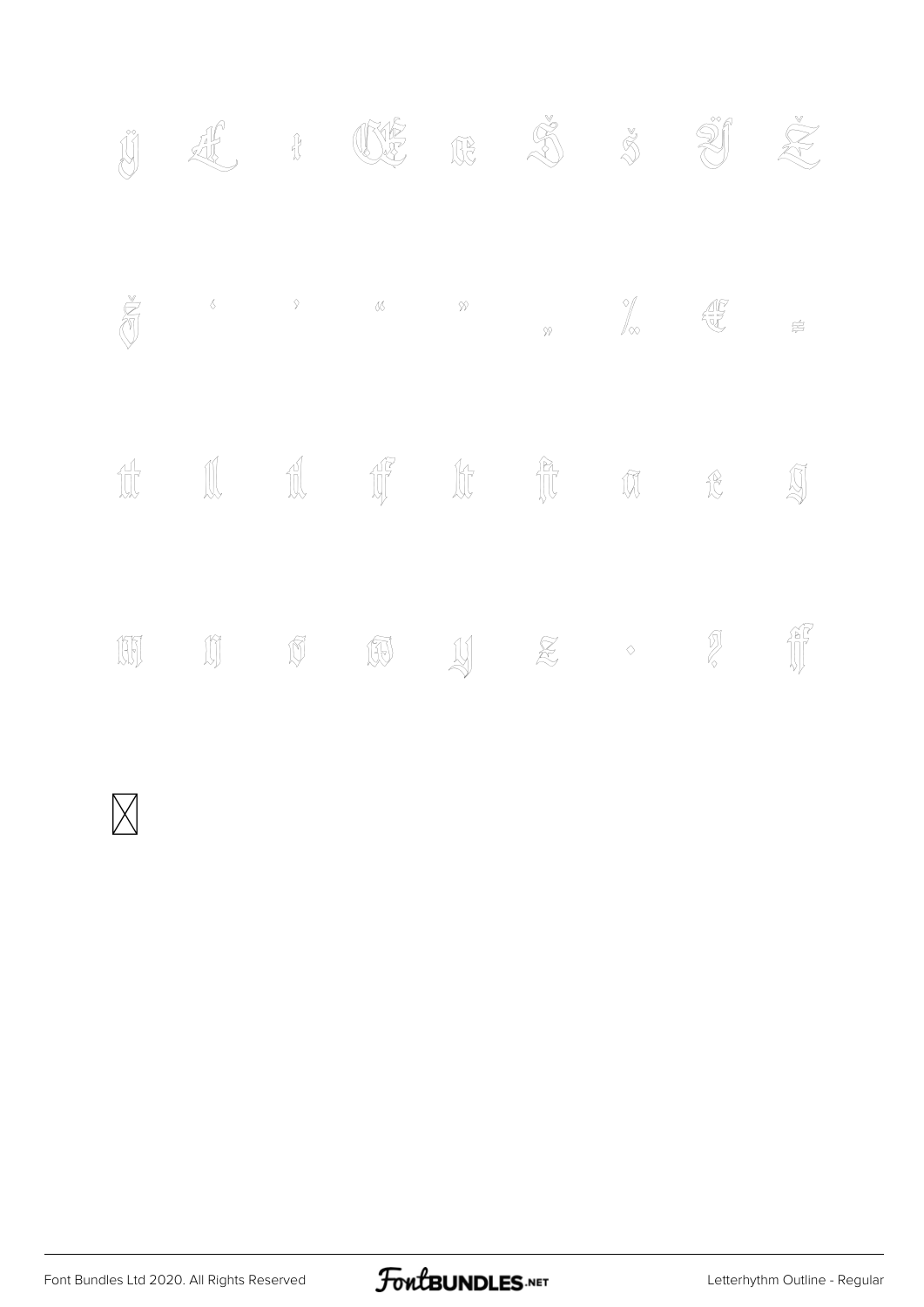### Letterhythm Stamped - Regular

**Uppercase Characters** 

# $\mathfrak{A}\mathfrak{B}\mathfrak{C}\mathfrak{D}\mathfrak{C}\mathfrak{F}\mathfrak{G}\mathfrak{A}\mathbf{1}\mathfrak{F}\mathfrak{C}\mathfrak{A}\mathfrak{C} \mathfrak{A}\mathfrak{B}\mathfrak{A}\mathfrak{O}\mathfrak{D}\mathfrak{C}$ XQQQQDAXYE

Lowercase Characters

# abcdefghijklmaopgrstuvwxyz

**Numbers** 

## 0123456789

Punctuation and Symbols

$$
1^{m}
$$
 # \$ $\frac{1}{6}$  %  $\frac{1}{6}$  %  $\frac{1}{6}$  %  $\frac{1}{6}$  %  $\frac{1}{4}$  %  $\frac{1}{4}$  %  $\frac{1}{4}$  %  $\frac{1}{4}$  %  $\frac{1}{4}$  %  $\frac{1}{4}$  %  $\frac{1}{4}$  %  $\frac{1}{4}$  %  $\frac{1}{4}$  %  $\frac{1}{4}$  %  $\frac{1}{4}$  %  $\frac{1}{4}$  %  $\frac{1}{4}$  %  $\frac{1}{4}$  %  $\frac{1}{4}$  %  $\frac{1}{4}$  %  $\frac{1}{4}$  %  $\frac{1}{4}$  %  $\frac{1}{4}$  %  $\frac{1}{4}$  %  $\frac{1}{4}$  %  $\frac{1}{4}$  %  $\frac{1}{4}$  %  $\frac{1}{4}$  %  $\frac{1}{4}$  %  $\frac{1}{4}$  %  $\frac{1}{4}$  %  $\frac{1}{4}$  %  $\frac{1}{4}$  %  $\frac{1}{4}$  %  $\frac{1}{4}$  %  $\frac{1}{4}$  %  $\frac{1}{4}$  %  $\frac{1}{4}$  %  $\frac{1}{4}$  %  $\frac{1}{4}$  %  $\frac{1}{4}$  %  $\frac{1}{4}$  %  $\frac{1}{4}$  %  $\frac{1}{4}$  %  $\frac{1}{4}$  %  $\frac{1}{4}$  %  $\frac{1}{4}$  %  $\frac{1}{4}$  %  $\frac{1}{4}$  %  $\frac{1}{4}$  %  $\frac{1}{4}$  %  $\frac{1}{4}$  %  $\frac{1}{4}$  %  $\frac{1}{4}$  %  $\frac{1}{4}$  %  $\frac{1}{4}$  %  $\frac{1}{4}$  %  $\frac{1}{4}$  %  $\frac{1}{4}$  %  $\frac{1}{4}$  %  $\frac{1}{4}$  %  $\frac{1}{4}$  %  $\frac{1}{4}$ 

All Other Glyphs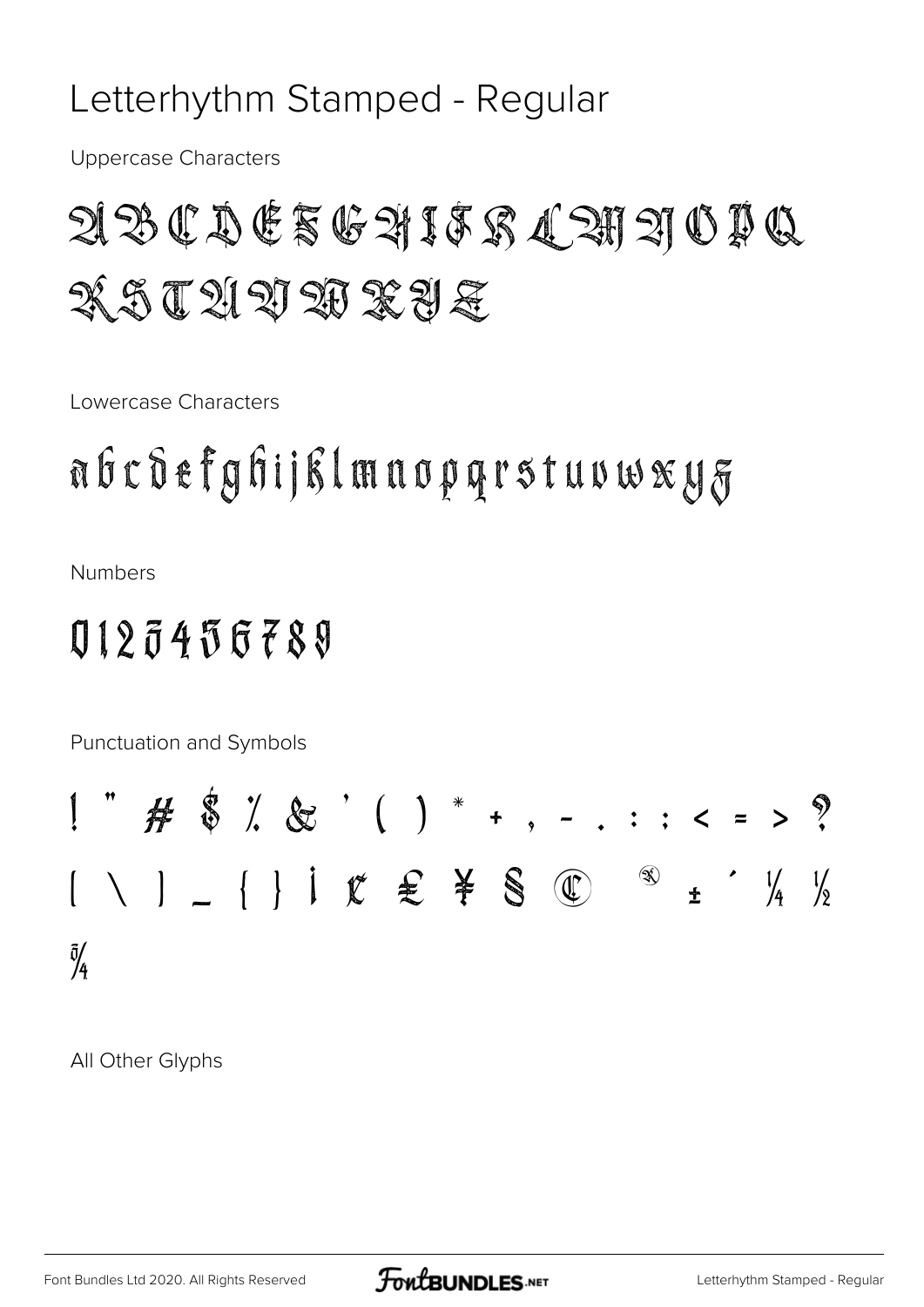